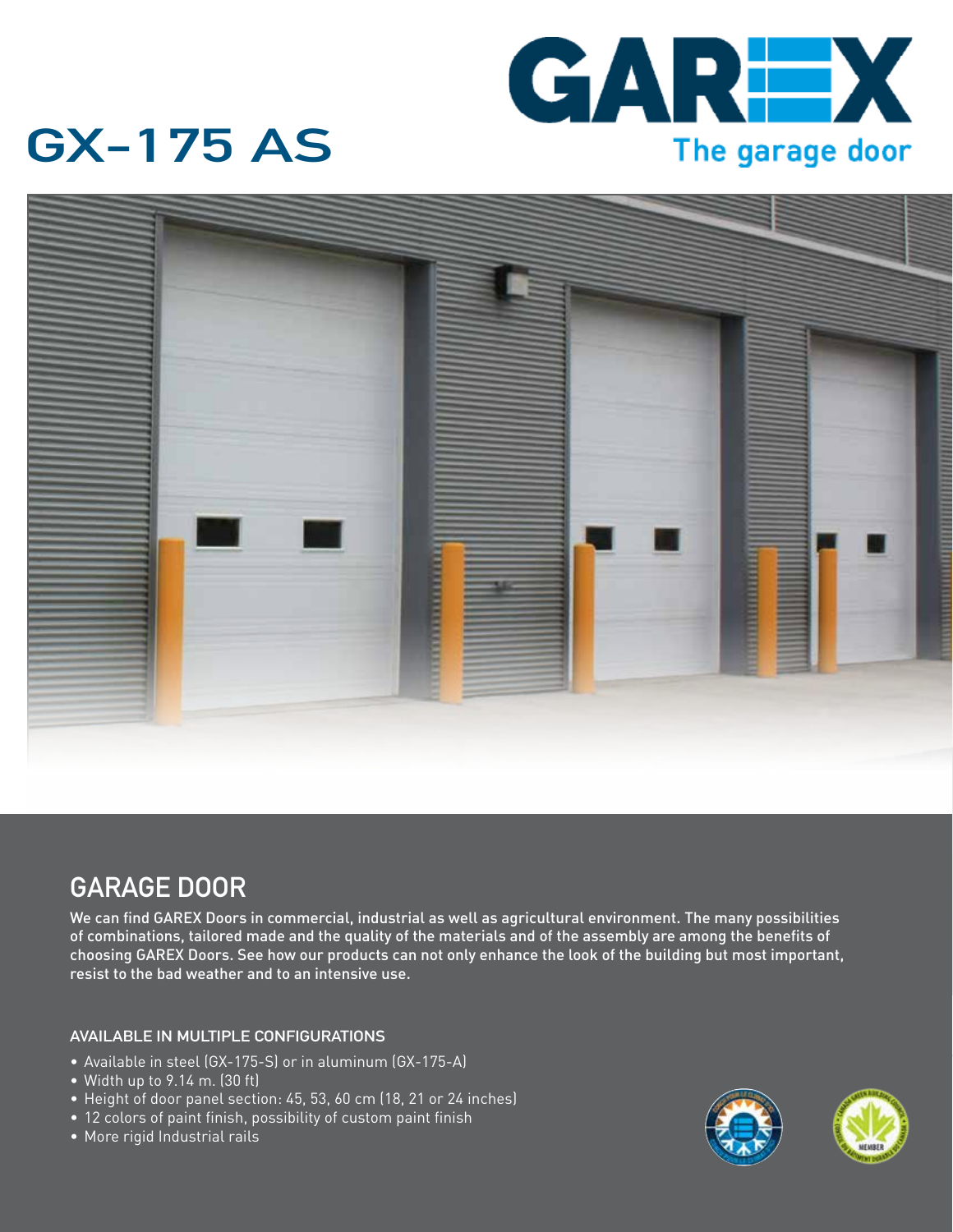# A **professionnel Product** for Intensive use

**GAREX** offers you a choice of styles, finishes and colors accentuating the distinctiveness of your building. That's why we provide you with a network of certified dealers that will ensure your full satisfaction both in the choice of your garage door and the installation and service.

#### **MODEL**



Grooved Wood grain

#### **OPENING MECHANISM CONFIGURATIONS**

To install the opening mechanism, GAREX will fabricate on demand a system adapted for any available space configuration.



#### **AVAILABLE COLOR FOR THE FRAME**

To enhance the appearance of your building, choose the color that best harmonizes your exterior finishes. All paints selected by GAREX are baked polyester based and meet rigorous quality standards.

Despite the attention paid to the accuracy of colors shown below, they may differ slightly from the actual color of the door. Get free color samples from authorized distributors.

### **STEEL DOOR COLORS**



### **ALUMINUM DOORS**

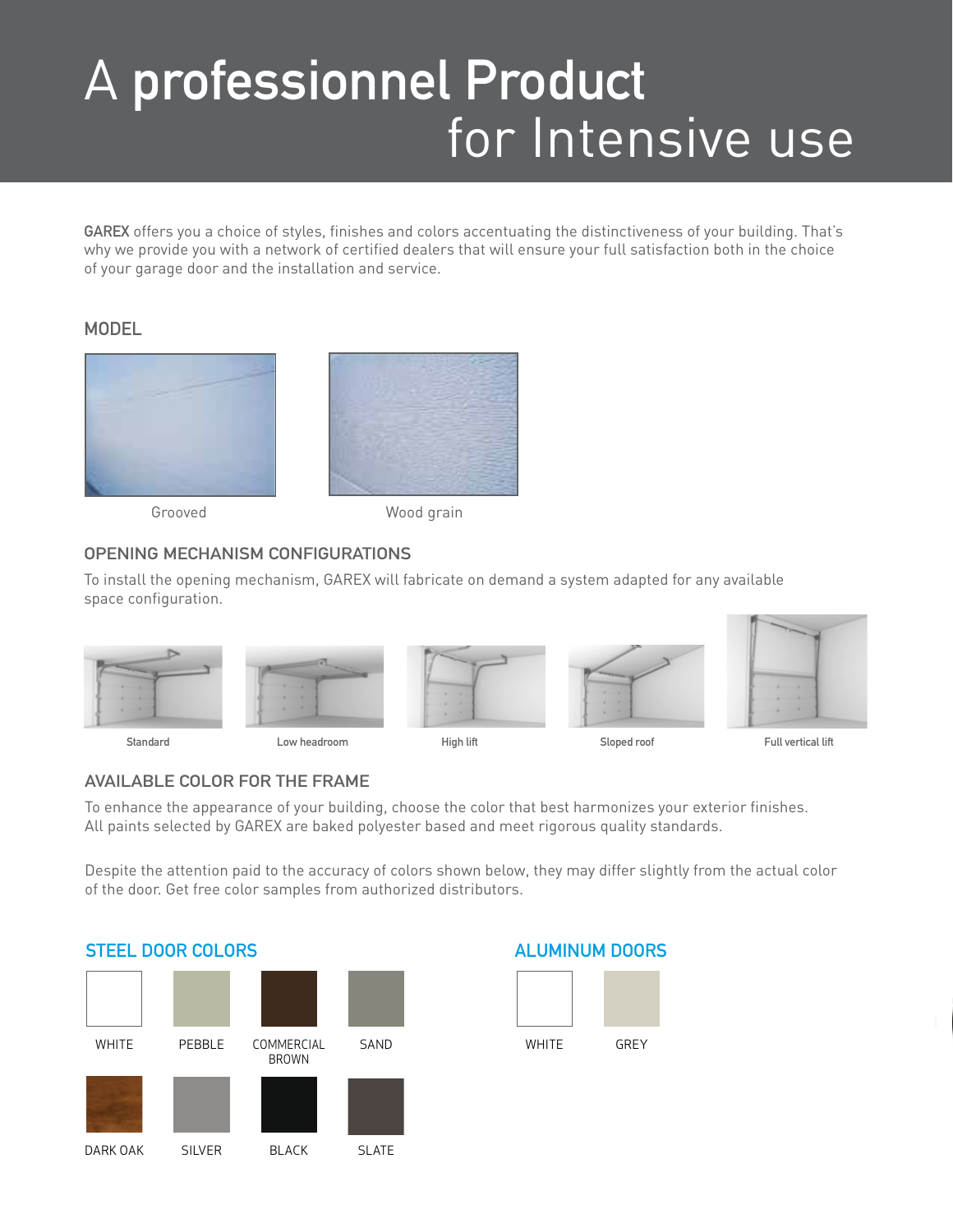#### **FOR MORE INFORMATION OR TO OBTAIN A TECHNICAL SPECIFICATION SHEET, VISIT THE** GAREX.CA

#### **DOOR ELEMENTS**



Horizontal joint providing complete watertightness. No air circulation between the panel sections.

Polyurethane foam insulation pressure injected between the interior/exterior faces to create a light and strong composite panel. Insulation: RSI 2.81 (R-16).

Extruded polystyrene XPS end block **AN EXCLUSIVITY OF GAREX**

Flexible rubber inserted into a PVC reinforced moulding offering a tightly sealed fit to the floor.

Each panels are equipped with high caliber fixation metal plates to insure a solid hold of accessories as : Handle, Hinges and Operator.

#### **DOOR DIMENSIONS**

GAREX Doors can offer garage door having a width up to 9.14 m. (30 ft) and a height up to de 10.67 m. (32 ft). Furthermore, the doors can be assembled with panels of 45, 53 and 60 cm (18, 21 and 24 inches).

#### **DESCRIPTION OF COATING**



#### **STEEL**

Baked enamel fishish (2 coats) Primer Galvanization Steel Galvanization Primer

#### **ALUMINUM**

Baked enamel fishish Primer Chromate pretreatment Aluminum Chromate pretreatment Primer